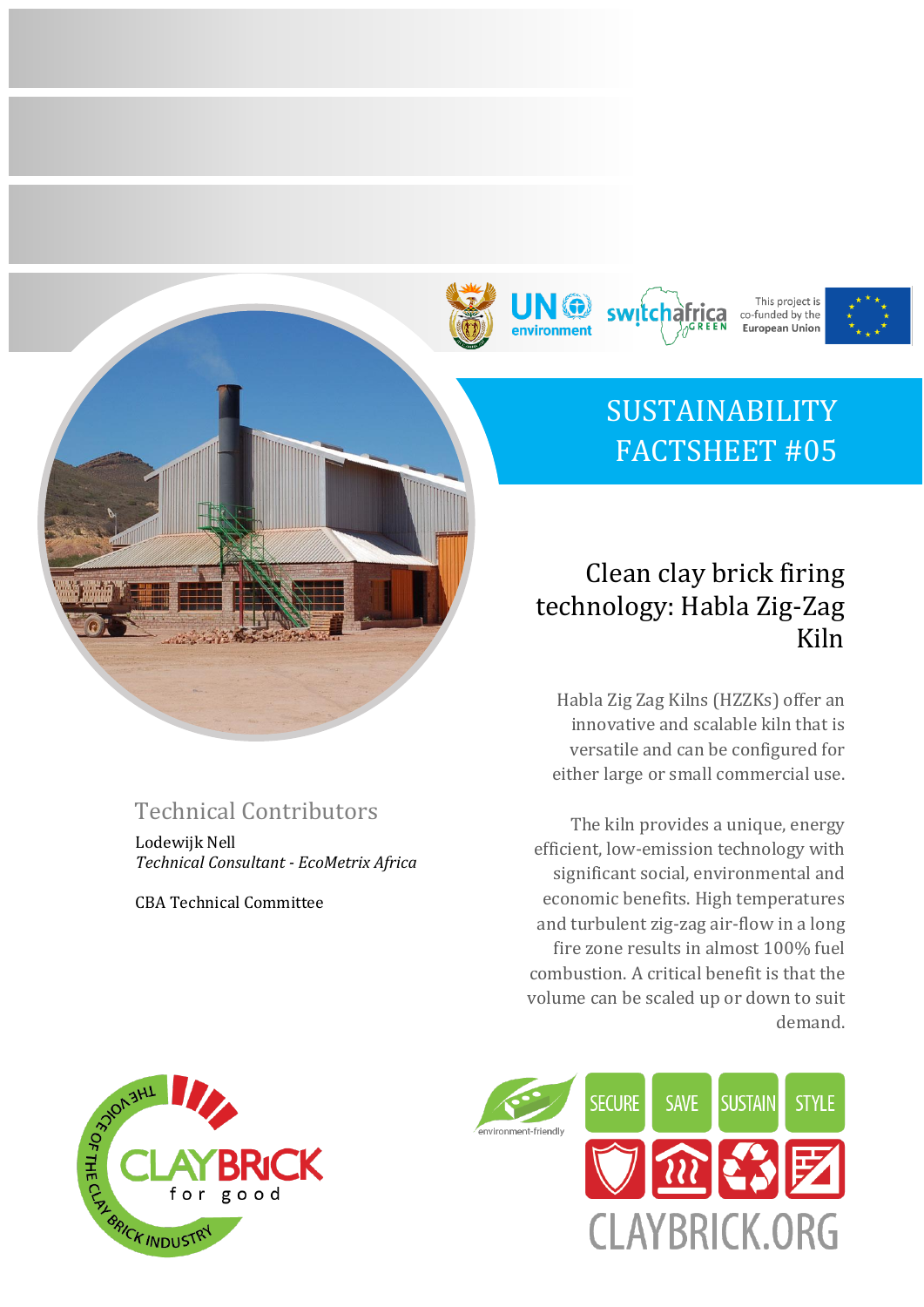

## **ABOUT THE HABLA ZIG-ZAG KILN**

The Habla Zig Zag Kiln (HZZK) was invented in 1927 by German engineer, Alois Habla. Its main characteristic is the long firing zone which is forced to move in zig-zag pattern through the brick assemblage.

The effectiveness of the long firing zone is due to an axial flow fan within the kiln, which creates a unique, induced draught, enabling even heat distribution, maximum heat generation and maximum energy extraction from fuel sources. This directional zig-zag controlled air turbulence creates higher temperatures, which increases fuel combustion efficiency and decreases fuel consumption. Heat from fired bricks, is reclaimed from behind the fire zone and moved forward ahead of the fire zone, accelerating the drying of green bricks and facilitating faster fire progress.

The heat available in the freshly burnt bricks is reclaimed and used to dry the green bricks, which also constitute the zig-zag partitioned walls, before these are subject to firing zone. The lowemission burning process helps mitigating the emission of greenhouse gases (GHGs)and soot (black carbon) emissions.

Due to the excellent control of the fire and the low brick setting height, it is ideally suited to fire perforated bricks and thin walled hollow large clay bricks; this conserves top soil, minimizes land degradation and reduces energy requirements for the production of bricks and clay products.



*Figure 2: Schematic air flow in a Habla Zig-zag kiln. Source: HablaKilns (2018) - Online*



*Figure 1: HZZK unique firing process Source: HablaKilns (2018) - Online*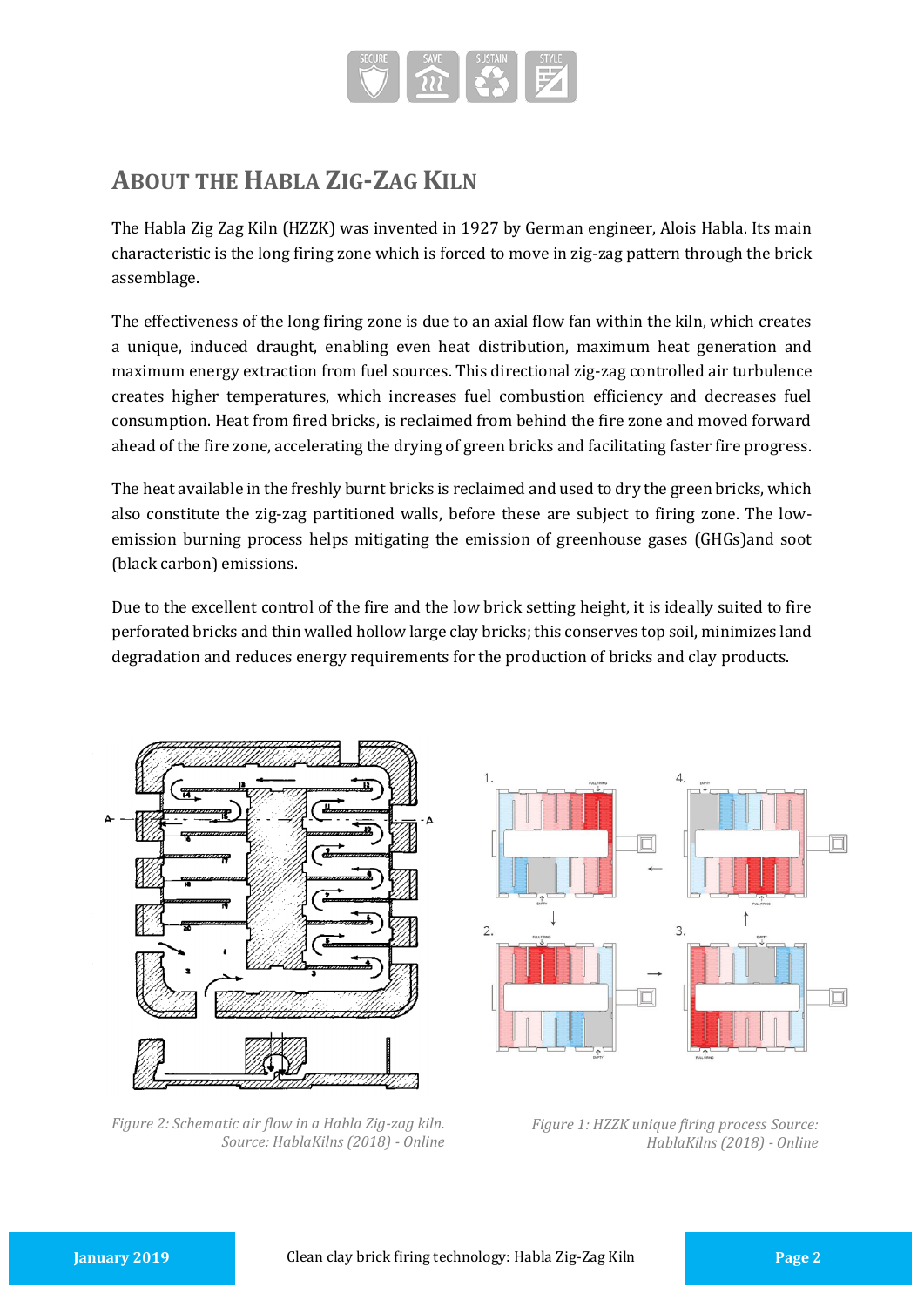

### COMPETITIVE ADVANTAGES OF HZZK

#### **A long fire zone**

This enables almost complete combustion and fuel efficiency resulting in less than 2% fired brick waste, or 98% good product recovery. Moreover, reduced GHG and soot emissions also means there is no billowing smoke or black carbon on site due to almost total fuel combustion, which creates a clean, non-polluted working environment for the workforce.

#### **Under roof**

By operating under cover, moisture and temperature fluctuations are minimised and the kiln, green bricks and kiln workers protected from weather. This makes it particularly efficient in high-rainfall areas. The roof also allows for water collection (drinking and sanitation) and for the mounting of solar panels which can supply electricity for the fan and lighting for facility.

#### **No tall chimney**

Simplifies and reduces costs during construction.

#### **Scalable in both continuous and semi-continuous mode**

Its flexible design can meet the requirements of small as well as medium enterprises. For quality construction and load bearing walls, the bricks need to have adequate load bearing and crushing strength which is usually difficult to achieve through short-firing cycle and less-cooling periods as offered by VSBK and Tunnel kilns (Habla Zig-Zag Kilns, 2018).

The initial investment for Habla Kiln is lower than for many other comparable technologies, kiln maintenance requirements are almost negligible. Operation can be from semi- continuous to continuous, with varying sizes of brick. It can handle cheaper inferior fuels while still retaining efficiency and low pollution grade, make this kiln ideally suited to replace clamp kilns which are prevalent in the formal and informal bricking making sectors in South Africa (Habla Zig-Zag Kilns, 2018).

#### **Product quality**

The firing process results in a high-quality brick with consistent dimensions and specifications.

#### **Reduced product waste**

Wastage and breakages are reduces as there is less handling of the green bricks.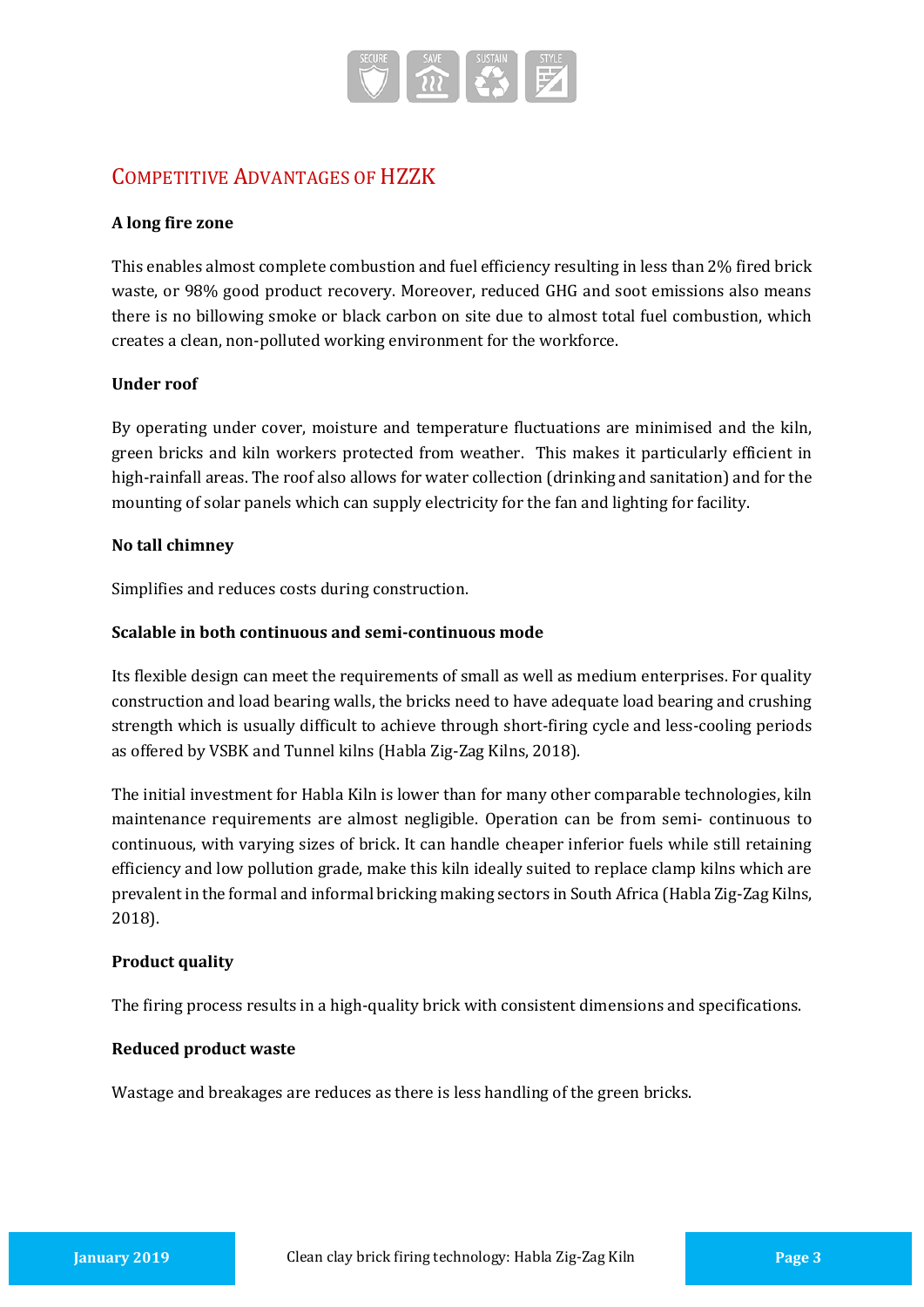

### APPLICATIONS IN SOUTH AFRICA

The HZZK design is suitable for clay brick operations that want to replace clamp kilns without a huge capital investment. For larger operators needing additional capacity, more HZZK's could be built alongside, or larger HZZK options are available.

The first and only HZZK in South Africa is operated by Worcester Bakstene. The Habla Zig-Zag International team, in conjunction with Worcester Bakstene, finished construction of the kiln mid-April 2016, with its operation commencing in May the same year. The construction of the kiln required a modest capital investment and the kiln itself has a small footprint (size). The Worcester Brick kiln is housed in an open sided, roofed structure that insulates and protects from the weather. The kiln is made up of a number of chambers approximately 6 meters wide, insulated within a semi-permanent temporary covering created using unfired bricks and sand.

Green bricks are packed inside the kiln's chambers in a zig-zag fashion. The kiln's fire is pulled through stationary green bricks using an induced draught created by a small 7.5 kW bifurcated fan. As the firing zone moves around the kiln, fired bricks are unpacked from the "back", while fresh green bricks are packed well ahead of the fire. The heat ahead of the firing zone pre-dries green bricks. This decreases reliance on open-air hacklines and streamlines the total production chain from over 30 days to as little as 7 days.

The facility is no longer at risk from bad weather. The fuel used for initial ignition is coal nuts, but within a few days, only body fuel coal (added during clay preparation) is needed to keep the firing zone moving around the kiln continuously (CBA, 2018).



*Figure 3: Elevated view inside the Habla Kiln at Worcester Bakstene Source: HablaKilns (2018) - Online*